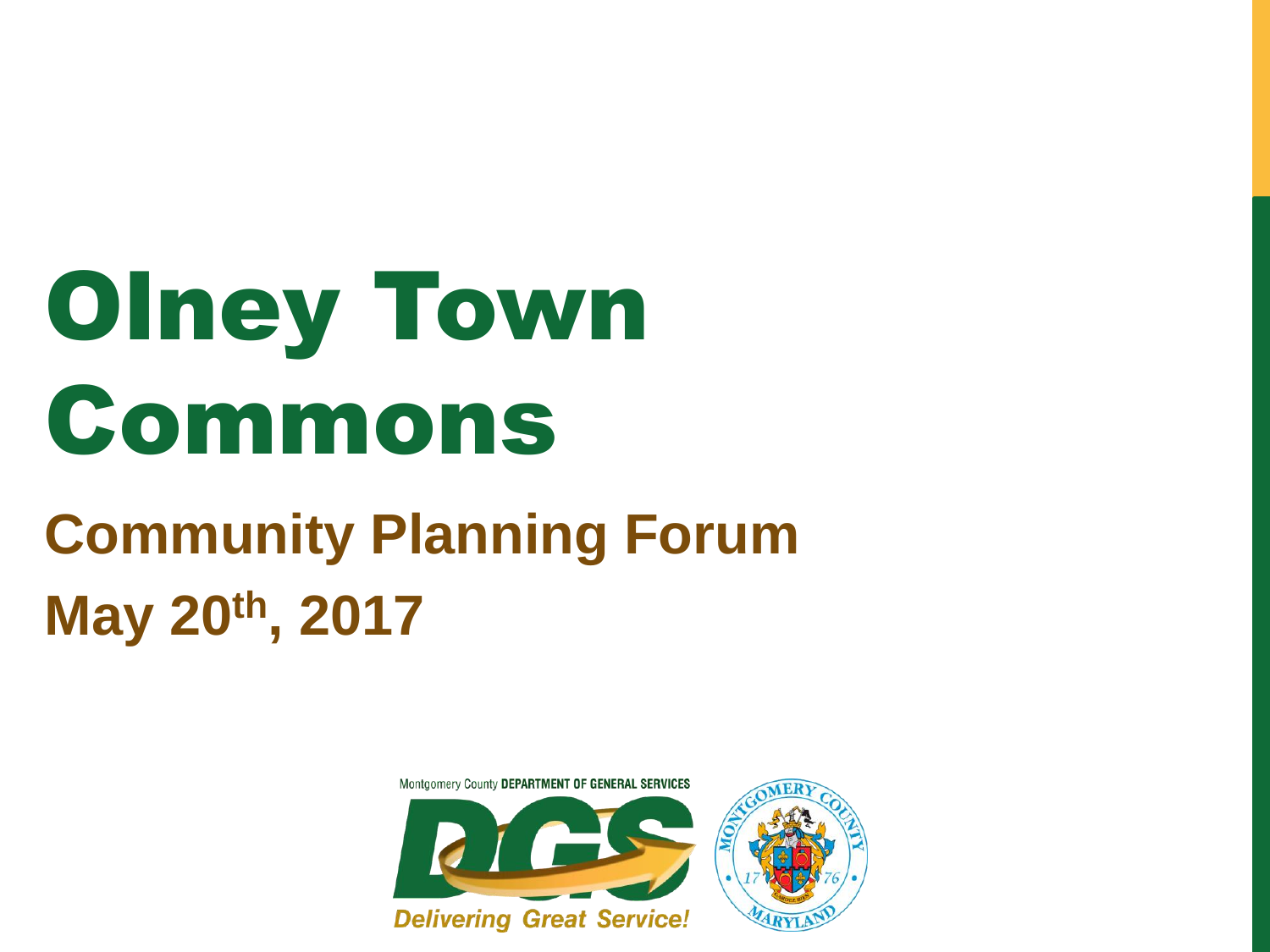#### What is a town commons? **It is an outdoor public space for the community to use for various types of programming and events.**

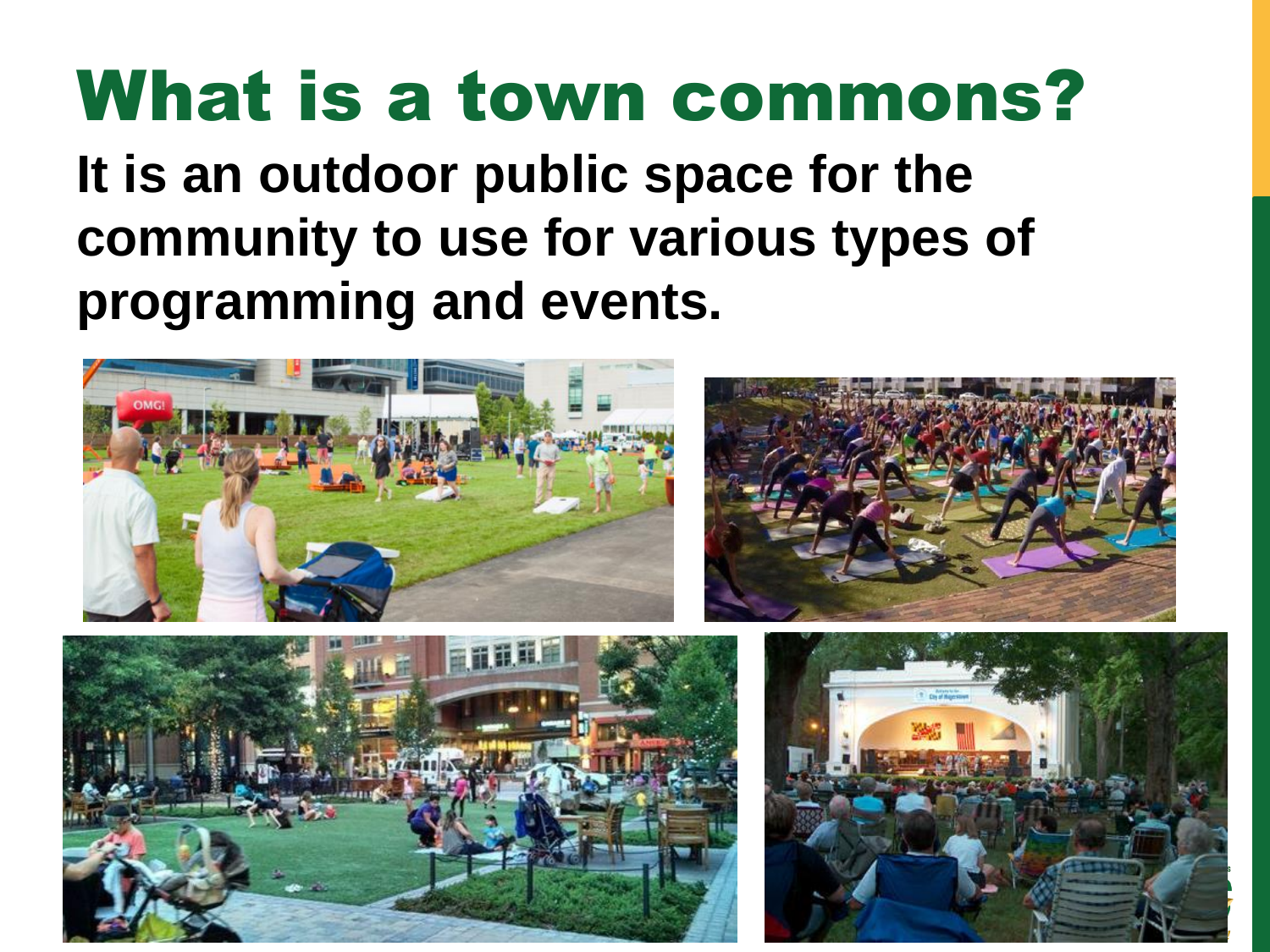### Why are we here today?

**We want to hear from you, Olney residents, on what you want to see in a town commons.**

**What amenities would you like included?**

**What would you like to use it for?**

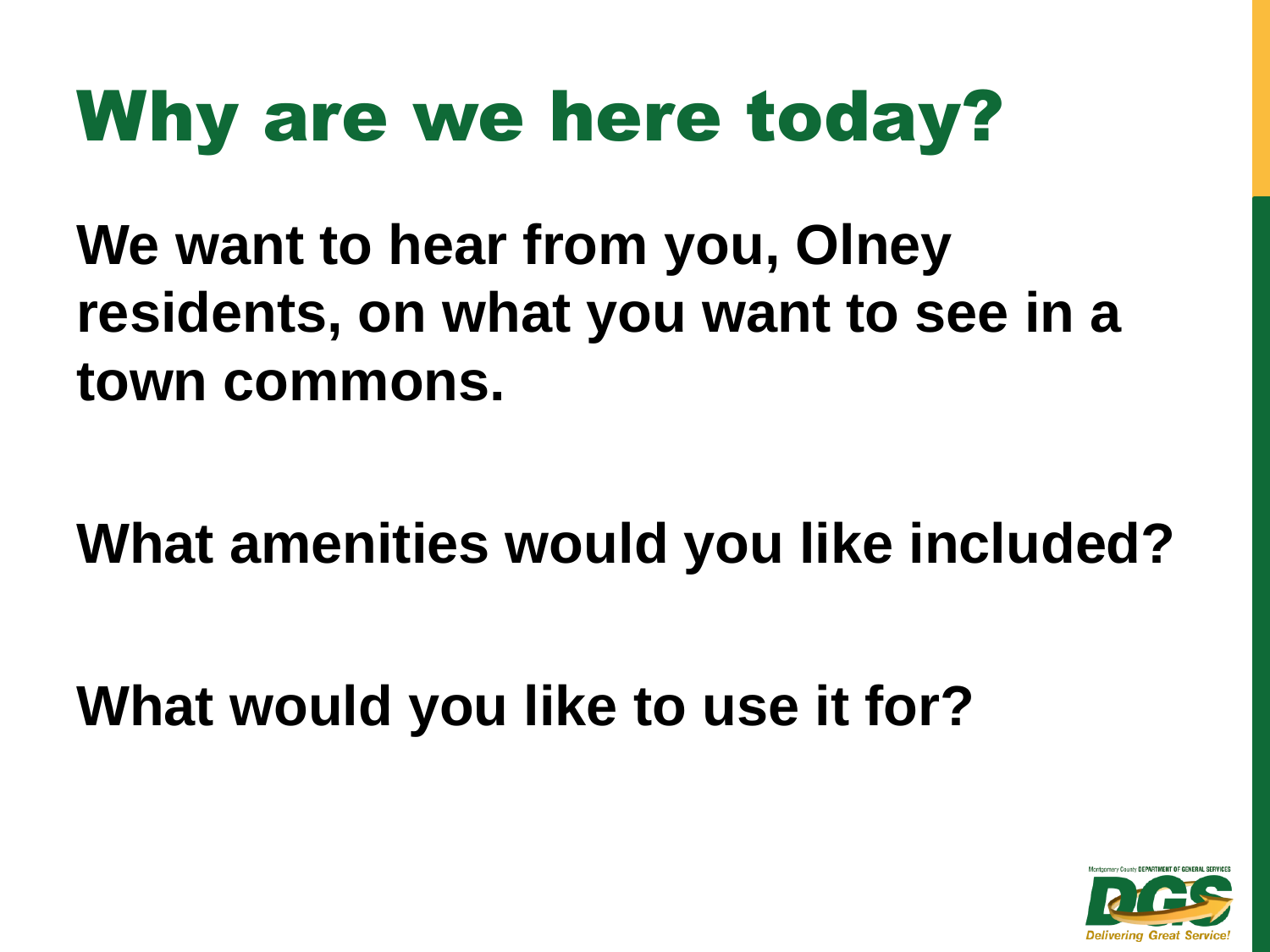## How did we get here?

• **2005 – Olney Master Plan identified the need for a town commons in the center of Olney**



• **2013 – The Olney Town Center Advisory Committee (OTCAC) approved an**  *Illustrated Concept and Design Guidelines*  **booklet for development in the Town Center**



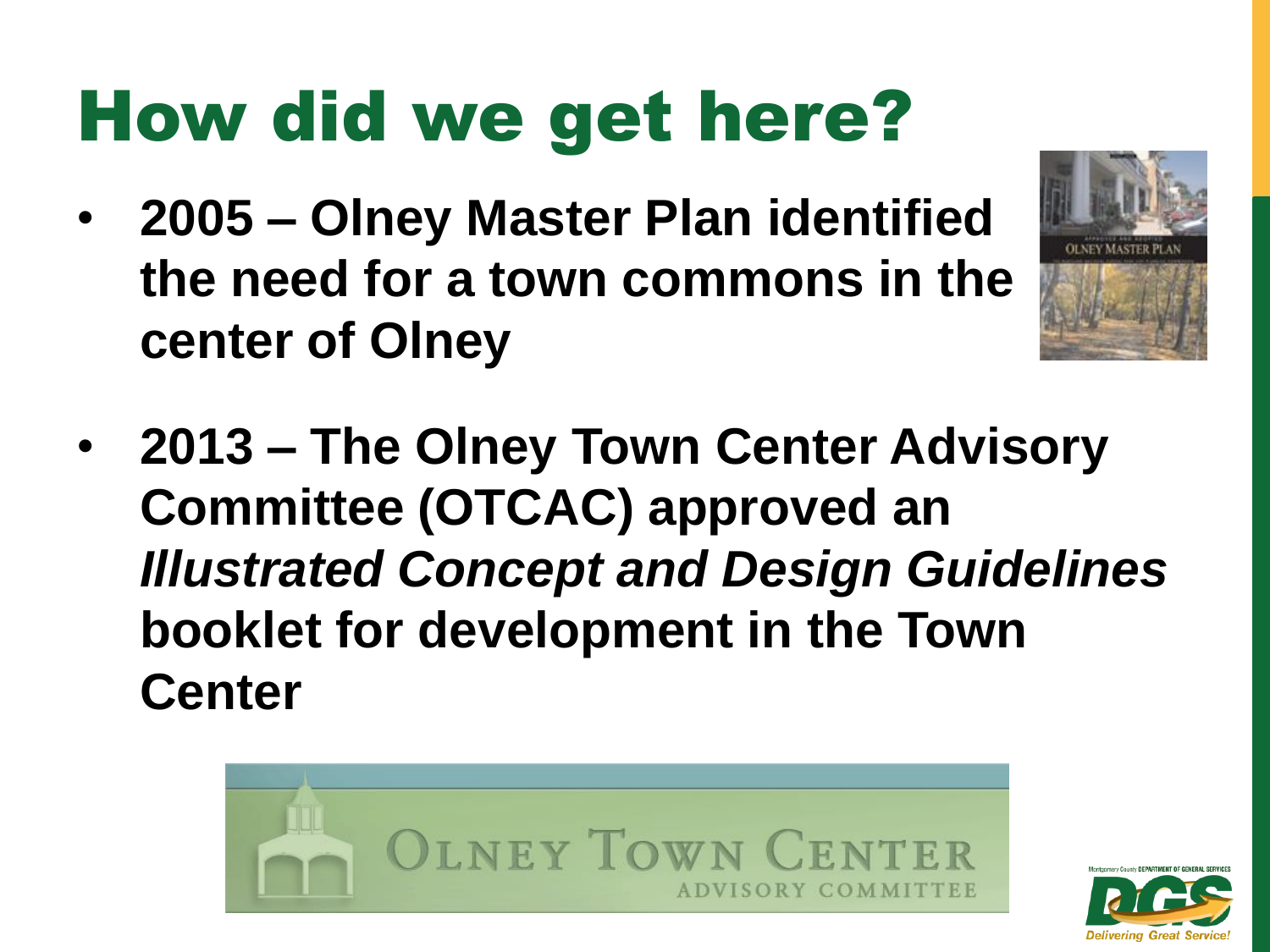### How did we get here?

- **2016 – the OTCAC completed its** *Concept Plan for a Civic Center and Town Commons for Olney, Maryland*
- **2016 - \$25,000 was put in the County's Capital Improvements Program to begin facility planning for an Olney Town Commons**
- **2017 – DGS staff and consultants interviewed community organizations to gather input on a town commons**

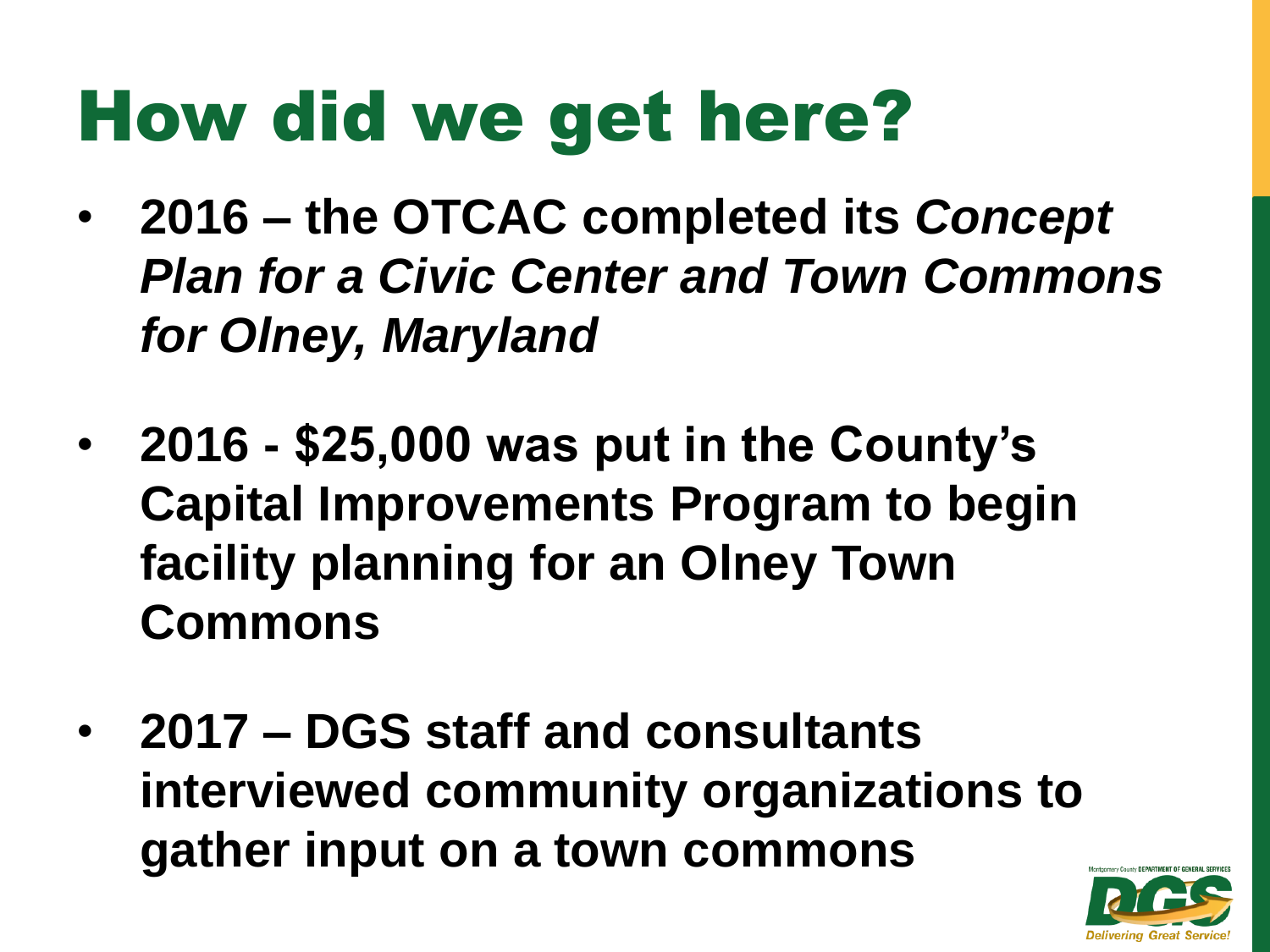# Who did we interview?

In March-April 2017, DGS and its consultant interviewed the following Olney organizations to gather input on how they would use a Town Commons and what amenities they would like to have for this space.

- **GOCA**
- **Olney Home for Life**
- **Project Change**
- **Olney Farmers & Artists Market**
- **Olney Concert Band/Olney Big Band**
- **Olney Civic Fund/Olney Days Planning Committee**
- **Olney Chamber of Commerce**

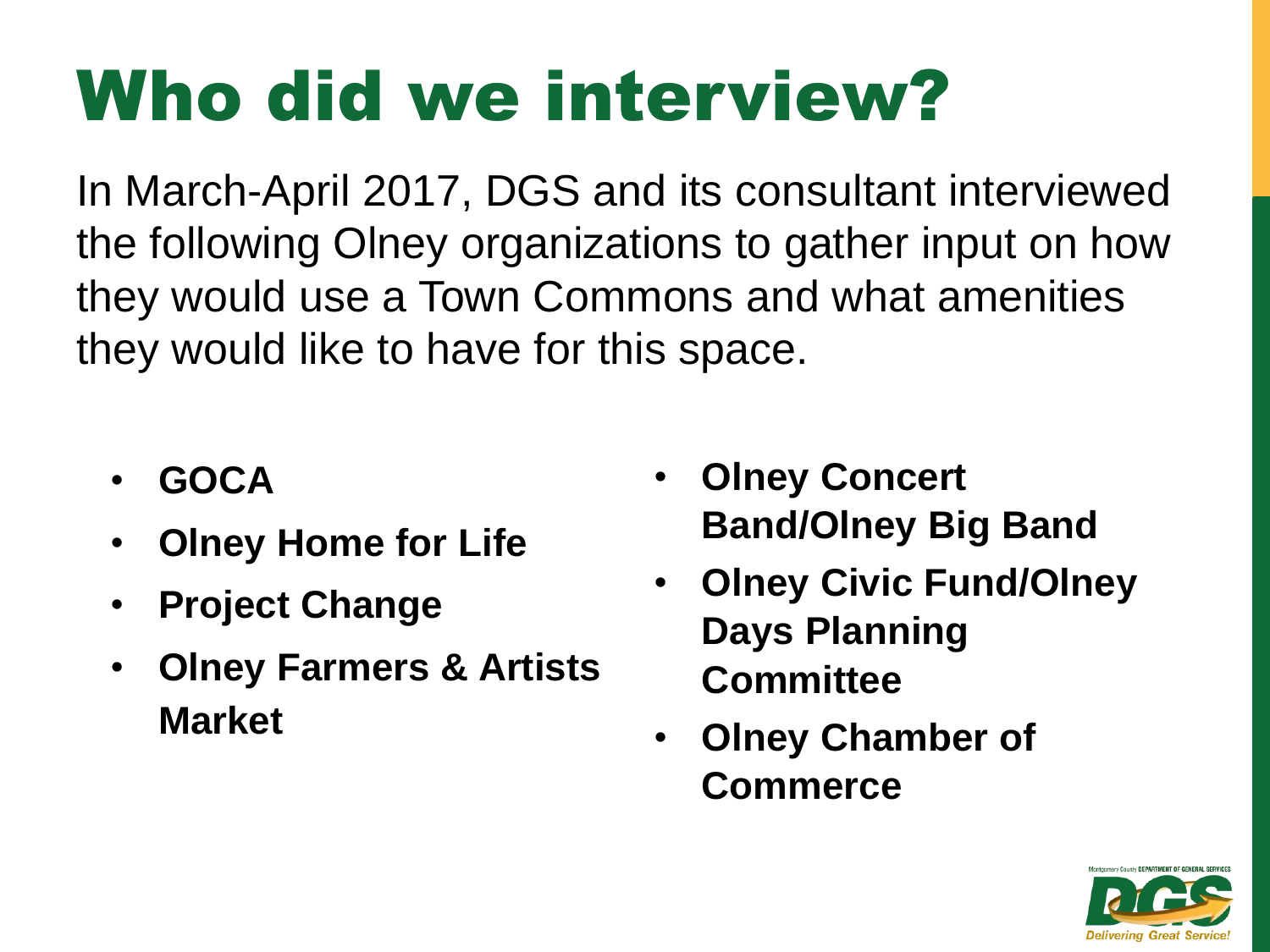#### Where are these pictures from?

The pictures around the room represent places and amenities mentioned during interviews and in the *Concept Plan for Civic Center and Town Commons for Olney, Maryland*, produced by the OTCAC.

**What amenities and features are we missing? Please let us know!**

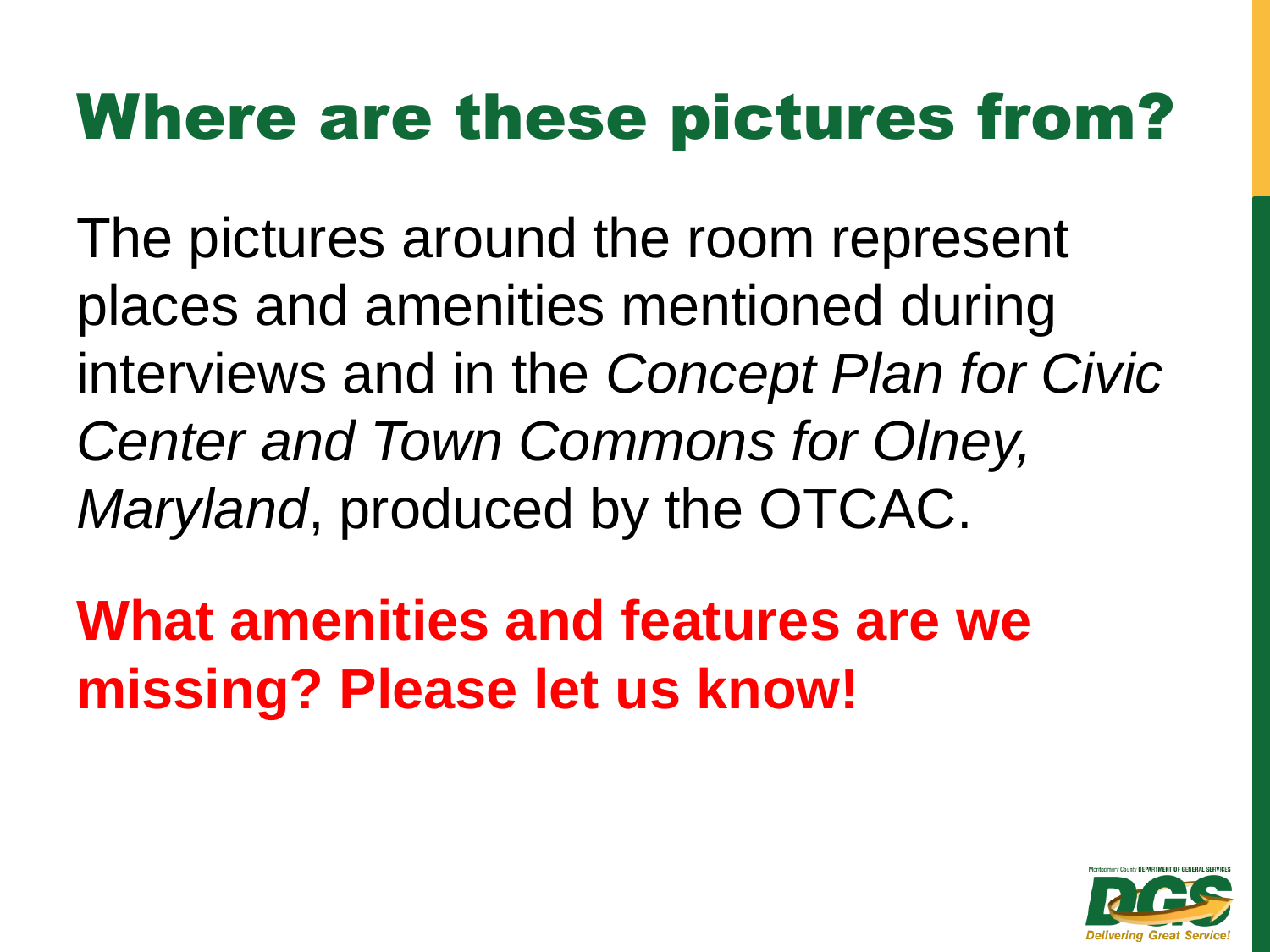#### What's next?

- **This Tuesday, May 23 – we will present what we heard to Olney Town Center Advisory Committee**
- **Summer 2017 – work with consultant to create report**
- **Summer/Fall 2017 – work on budget for next step in process, a Program of Requirements**